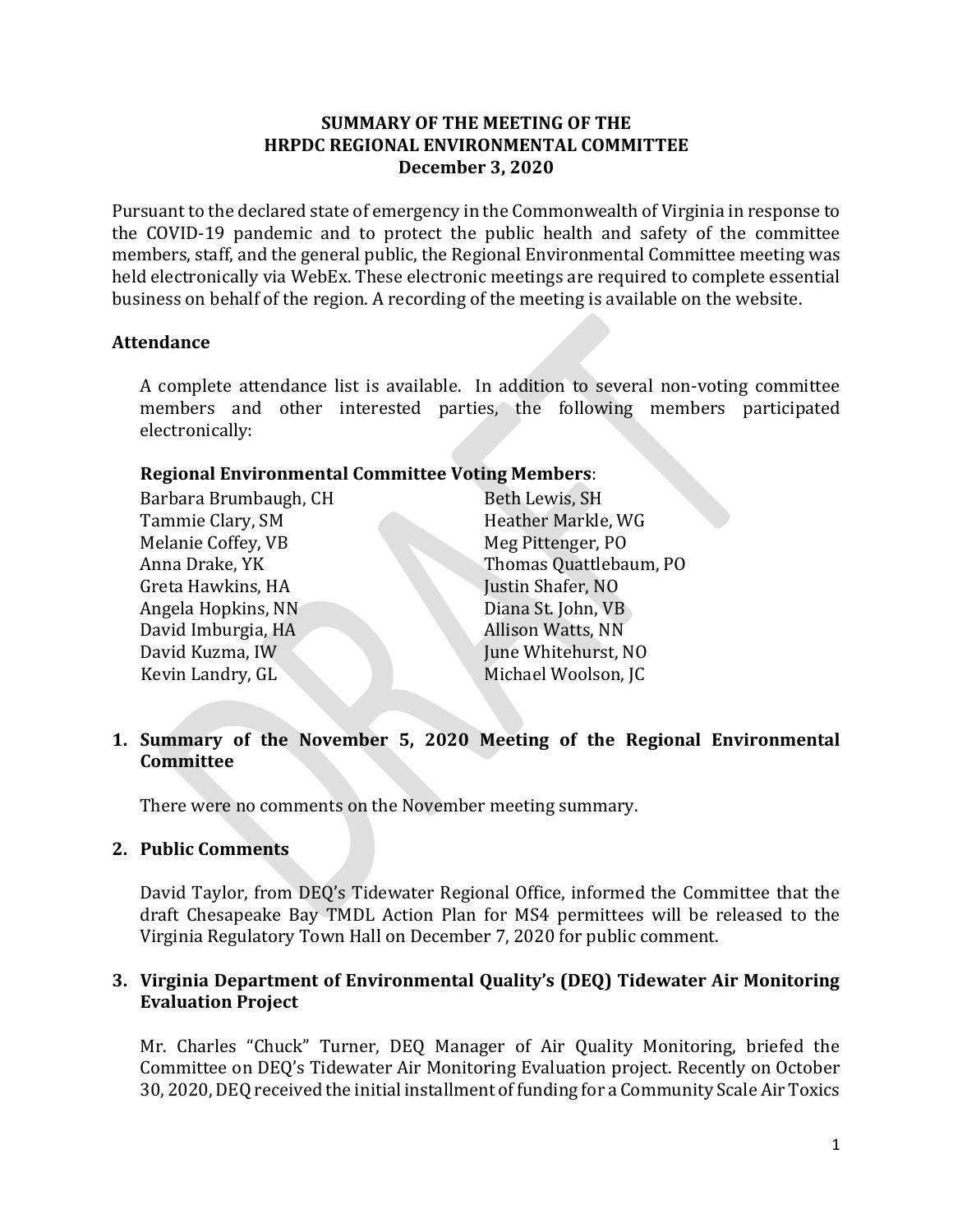Monitoring grant, awarded by the U.S. Environmental Protection Agency. The project will characterize the ambient concentrations of air toxic metals that may be related to coal dust in two Tidewater communities: (1) southeast community of Newport News, and (2) Lambert's Point community of Norfolk. Environmental justice was considered in the project and the study communities have a relatively high percentage of minority and lowincome populations,

Within each community, up to 5 air monitoring sites will be installed to measure the following particulate categories: (1) total suspended particulates (TSP), (2) particulate matter less than 10 microns (PM10), and (3) particulate matter less than 2.5 microns (PM2.5). The metals analyzed will include arsenic, beryllium, cadmium, total chromium, lead, manganese, and nickel. These metals are also included in the National Ambient Air Quality Standards (NAAQS) and the results for PM10 and PM2.5 data will be compared to these standards. This will help determine if permanent particulate monitoring sites are needed. An interim data quality report will be produced that includes an evaluation of the metals results relative to similar areas across the Commonwealth and EPA Region 3. The final report submitted to EPA will include a health risk assessment developed in coordination with the Virginia Department of Health. The project includes a significant community involvement component to assist with selecting monitoring sites, understanding air quality issues, and reviewing the final report. A public engagement plan that includes COVID-19 considerations is currently under development. To receive updates related to the project, visit [http://bit.do/TAMEproject.](http://bit.do/TAMEproject)

Discussion following Mr. Turner's presentation included the potential for additional industry air quality regulations, consideration of ambient air quality control sites, and the material handling process by which metals becoming airborne. Ms. June Whitehurst, City of Norfolk, noted that there is a lot of interest across the city in the study and city staff could assist with community engagement and monitor siting. Mr. Turner noted that EPA restricted the length of monitoring to one year, and DEQ is interested in expanding the monitoring length.

# **4. Virginia Coastal Resilience Master Plan Framework**

Mr. Ben McFarlane, HRPDC, provided an overview of the Virginia Coastal Resilience Master Planning Framework. The framework divides coastal Virginia into 4 sub-regions, with Hampton Roads designated as an individual planning region. Chapter 6 of the framework includes several initial actions and recommendations, including establishing a Technical Advisory Committee (TAC). The first TAC meeting will be held virtually on December 14th at 12:30pm. The framework also recommends developing a Strategic Coastal Relocation Handbook within the next year. Chapter 7 of the framework focuses on financing and funding strategies, and there is one proposed source of new funding. Mr. McFarlane noted several concerns related to the framework, including the emphasis on strategic relocation and preservation of natural resources as the preferred adaptation options, the limited resources for long-term capacity building, the limited stakeholder engagement in the planning process, and the relatively quick timeline for implementation.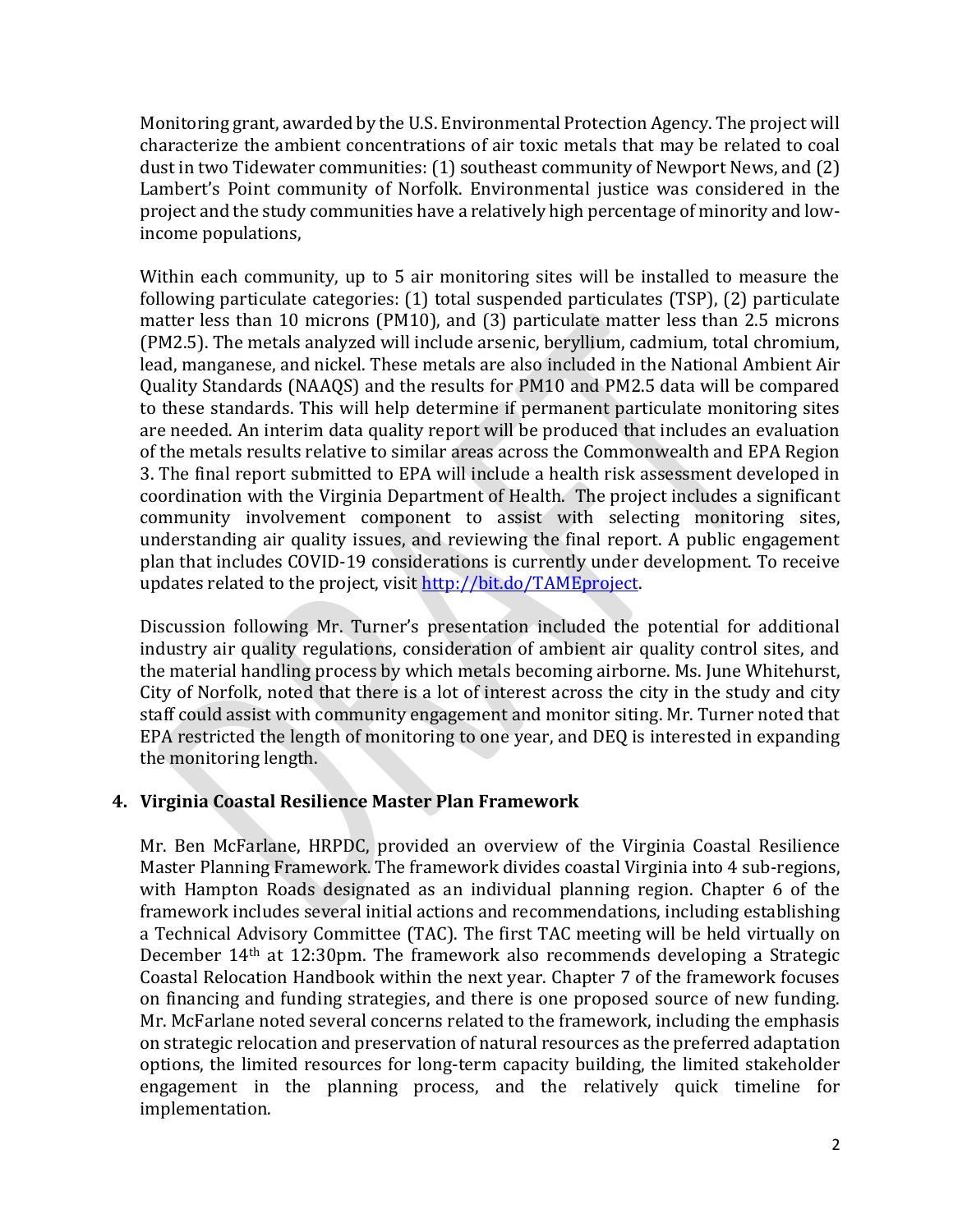Mr. McFarlane also noted several new documents that have been recently released. The Virginia Department of Natural Resources and Conservation guidelines for the new Community Flood Preparedness Fund have been posted to Virginia Town Hall. The Coastal Master Plan Request for Proposals has been released. Proposals are due December  $30<sup>th</sup>$  and the final master plan will be due October  $27<sup>th</sup>$ , 2021. The proposed Chesapeake Bay Preservation Act (CBPA) amendments were also released as part of the State Water Control Board (SWCB) agenda for December 9, 2020. The Hampton Roads Chief Administrative Officers have sent a letter to the SWCB requesting a delay in the CBPA amendment process and suggesting a process that includes more stakeholder engagement, such as the development of a regulatory advisory panel. Ms. Whitney Katchmark will also be making a public comment on behalf of the CAOs at the upcoming SWCB meeting. Local staff are encouraged to share their input with HRPDC staff and share these documents with their colleagues for review.

Questions following Mr. McFarlane's presentation included the process for public comment for the CBPA amendments. If the proposed CBPA amendments are published in the state register, there will be a 60-day comment period and HRPDC staff would discuss this with the Regional Environmental Committee. Discussion focused on both the Coastal Resilience Master Planning Framework and proposed CBPA amendments. Mr. Brian Swets, City of Portsmouth, recommended focusing on how the new Regional Greenhouse Gas Initiative (RGGI) funding could be applied and working within the identified framework rather than changing the process. Mr. David Imburgia, City of Hampton, stated the City planning and zoning staff have significant concerns regarding the clarity of the proposed CBPA amendment language. Mr. McFarlane noted that the CBPA amendments will likely be discussed in more detail at the January Regional Environmental Committee meeting.

### **5. Current Events from the York River and Small Coastal Basins Roundtable (YRSCBR)**

Ms. Cirse Gonzalez, Coastal Training Program Coordinator for Chesapeake Bay NERR – Virginia, provided an overview of the York River and Small Coastal Basins Roundtable (YRSCBR) current efforts. YRSCBR is one of 13 watershed roundtables across Virginia and focuses on coordination and collaboration around watershed issues to support water quality improvement goals. YRSCBR has 82 members from various public and private entities. The YRSCBR has four cornerstones, including community, environmental literacy, capacity building, and holistic resilience.

The YRSCBR strategic plan is implemented by four steering committees: (1) science, (2) education and outreach, (3) habitat restoration, and (4) business. Ms. Gonzalez highlighted recent initiatives of these committees, including featuring businesses that follow best practices for watershed resilience, efforts to update the State of the York Report, and site selection for habitat restoration in the middle peninsula. Nominations are currently being accepted for an award for educators that demonstrate excellence in environmental literacy and watershed awareness in the face of COVID. Contact Ms. Gonzalez (cagonzalez@vims.edu) if interested in making a nomination. Dr. KC Filippino